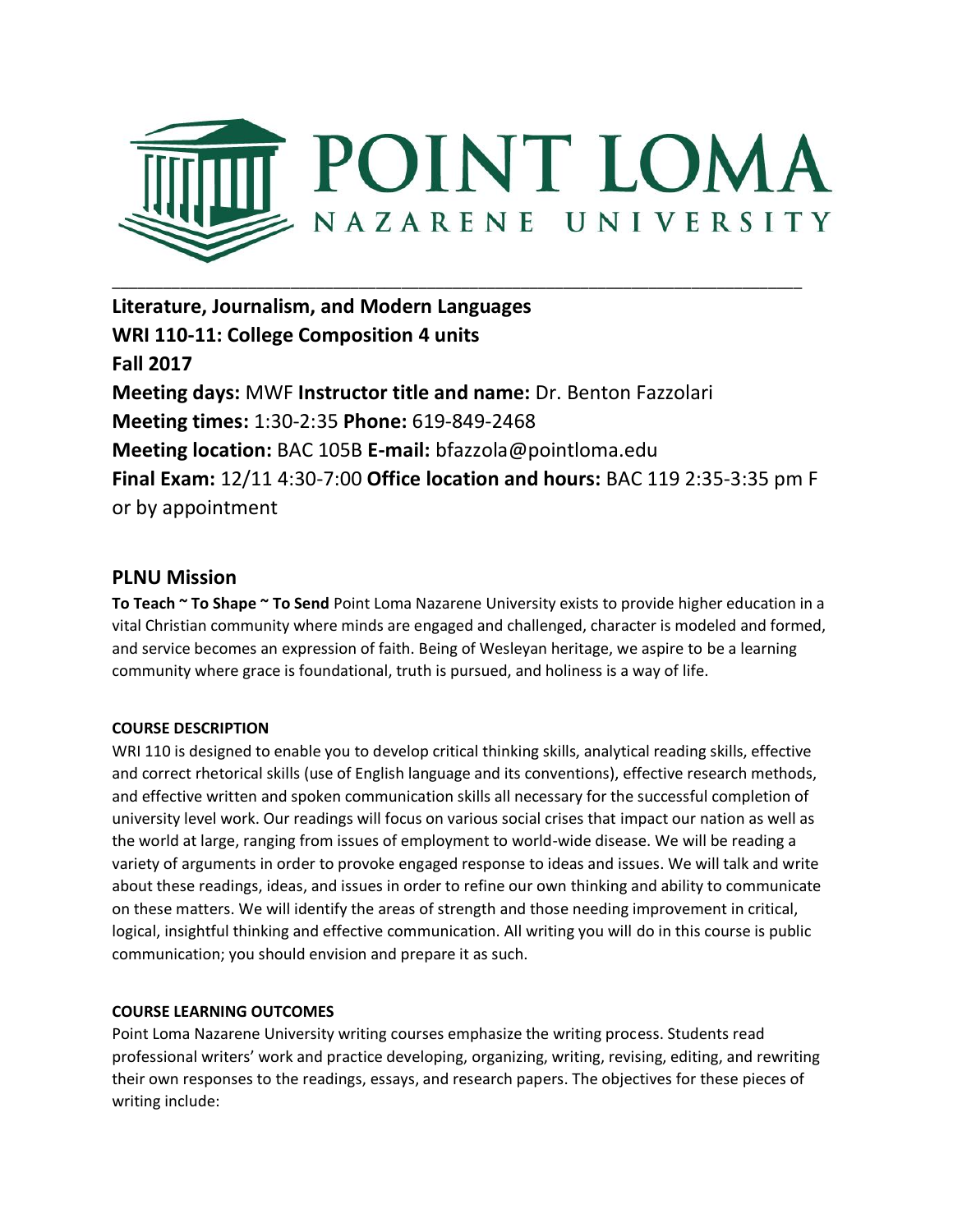- organizing and developing a piece of writing by establishing a unifying thesis
- creating an appropriate voice and tone, as well as limiting the scope of the essay for its intended purpose and occasion
- establishing coherence within each paragraph and throughout the body of the essay
- using writing as a tool for critical thinking and learning
- using punctuation accurately and effectively throughout the body of the essay

**COURSE CREDIT HOUR INFORMATION** In the interest of providing sufficient time to accomplish the stated Course Learning Outcomes, this class meets the PLNU credit hour policy for a 4 unit class delivered over 15 weeks. Specific details about how the class meets the credit hour requirement can be provided upon request.

**COURSE SCHEDULE AND ASSIGNMENTS** Note: For each assignment, provide the following things:

- Description: Clear explanation of the assignment
- Requirements: Clearly identify all evaluation requirements for each assignment, including rubrics, if any, for assignments.
- Style standard: MLA

## **REQUIRED TEXTS AND RECOMMENDED STUDY RESOURCES**

- 1. Colombo, Gary, Robert Cullen, and Bonnie Lisle. *Rereading America: Cultural Contexts for Critical Thinking and Writing.* 10th Edition, Bedford/St. Martin's, 2016.
- 2. Lunsford, Andrea. *The St. Martin's Handbook.* 8th Edition. Bedford/St. Martin's, 2017.

## **ASSESSMENT AND GRADING**

Grade Breakdown:

- Daily Quizzes and Assignments 20%
- $\bullet$  3 Essays 30%
- Research Project 35%
- Midterm Exam 5%
- $\bullet$  Final Exam  $10\%$

Sample grade scale

 $A=93-100$  $A=92-90$  $B+=87-89$  $B=83-86$  $B = 80 - 82$  $C+=77-79$  $C = 73 - 76$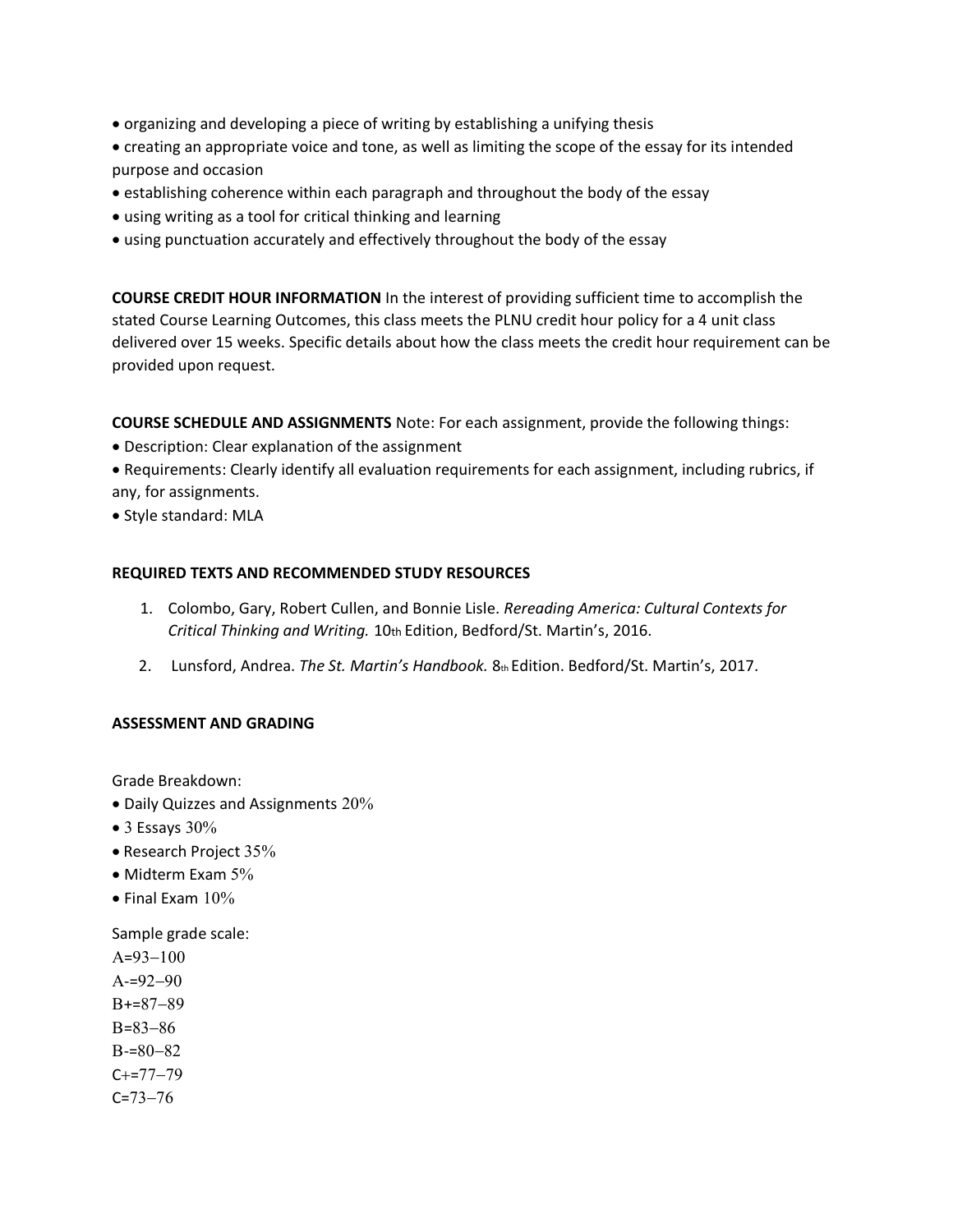$C = 70 - 72$  $D+=67-69$  $D=63-66$  $D = 60 - 62$  $F=0-59$ 

#### **INCOMPLETES AND LATE ASSIGNMENTS**

All assignments are to be submitted/turned in by the beginning of the class session when they are due—including assignments posted in Canvas. Incompletes will only be assigned in extremely unusual circumstances.

**FINAL EXAMINATION POLICY** Successful completion of this class requires taking the final examination **on its scheduled day**. The final examination schedule is posted on the Class Schedules site. No requests for early examinations or alternative days will be approved. All sections of WRI 110 will have their final on Monday December 11 at 4:30 to 7:00 pm.

**PLNU COPYRIGHT POLICY** Point Loma Nazarene University, as a non-profit educational institution, is entitled by law to use materials protected by the US Copyright Act for classroom education. Any use of those materials outside the class may violate the law.

**PLNU ACADEMIC HONESTY POLICY** Students should demonstrate academic honesty by doing original work and by giving appropriate credit to the ideas of others. Academic dishonesty is the act of presenting information, ideas, and/or concepts as one's own when in reality they are the results of another person's creativity and effort. A faculty member who believes a situation involving academic dishonesty has been detected may assign a failing grade for that assignment or examination, or, depending on the seriousness of the offense, for the course. Faculty should follow and students may appeal using the procedure in the university Catalog. See Academic Policies for definitions of kinds of academic dishonesty and for further policy information.

**PLNU ACADEMIC ACCOMMODATIONS POLICY** If you have a diagnosed disability, please contact PLNU's Disability Resource Center (DRC) within the first two weeks of class to demonstrate need and to register for accommodation by phone at 619-849- 2486 or by e-mail at DRC@pointloma.edu. See Disability Resource Center for additional information.

**PLNU ATTENDANCE AND PARTICIPATION POLICY** Regular and punctual attendance at all classes is considered essential to optimum academic achievement. If the student is absent from more than 10 percent of class meetings, the faculty member can file a written report which may result in deenrollment. If the absences exceed 20 percent, the student may be de-enrolled without notice until the university drop date or, after that date, receive the appropriate grade for their work and participation. See Academic Policies in the Undergraduate Academic Catalog.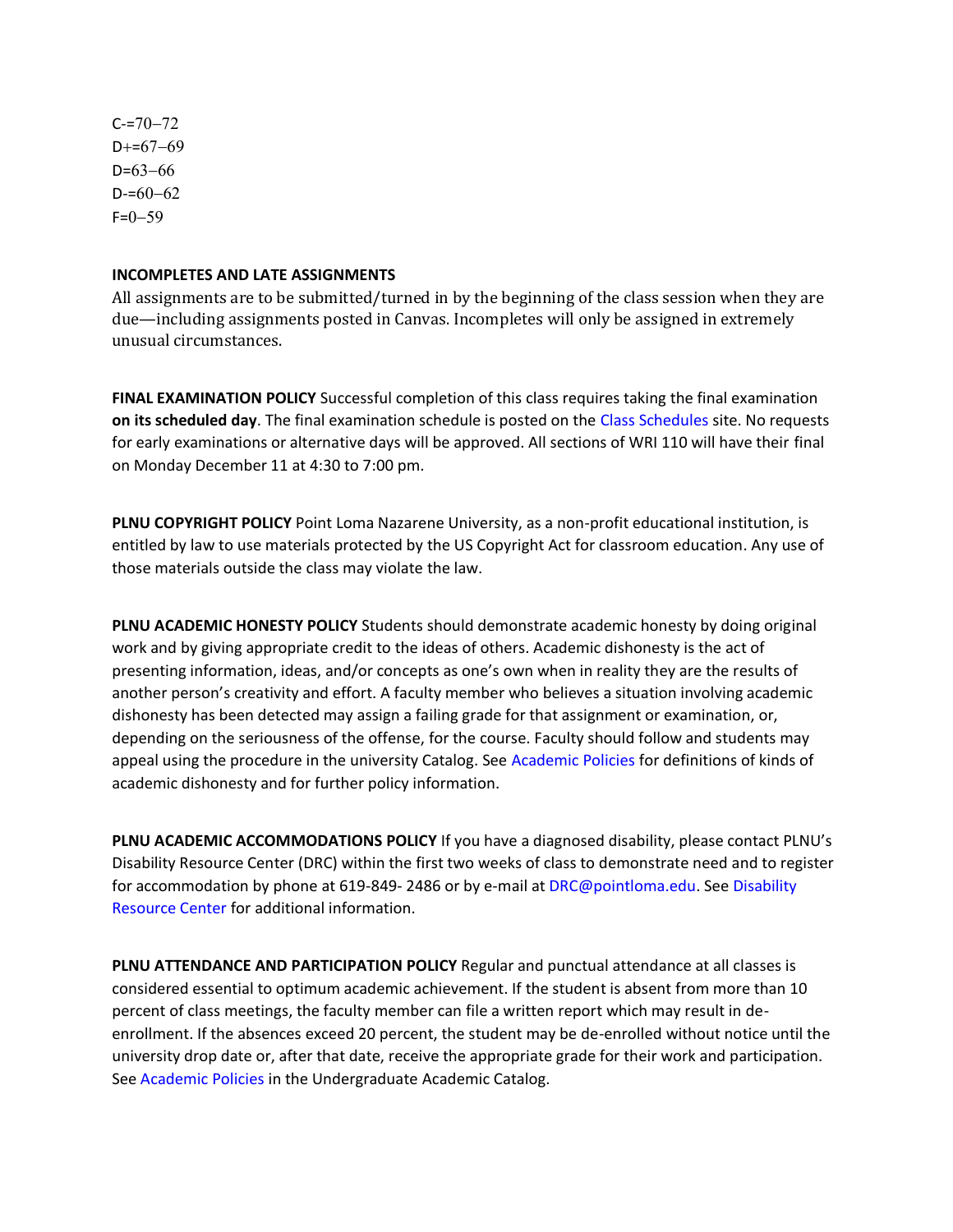#### **USE OF TECHNOLOGY**

Point Loma Nazarene University encourages the use of technology for learning, communication, and collaboration. This course requires access to computers, software programs, and the Internet. At some point during the semester you will have a problem with technology, but these problems will not normally be accepted as excuses for unfinished work. Protect yourself by doing the following: Save work often and make regular backups of files in a different location from the originals, plan ahead so that you will have time to use the on-campus computers and printers if necessary, and practice safe computing when surfing the web and checking email.

# **CELL PHONES AND OTHER ELECTRONICS**

Cell phones and other handheld electronic devices (ipods, tablets, video game devices, etc.) must be turned off during class. If you will be using a laptop or a tablet computer in order to take notes or complete the readings, inform me that you will be doing so. If those devices become a distraction to you or others in the classroom, I reserve the right to ask you to turn them off and complete your work without the use of electronics.

# **COURSE POLICIES AND PROCEDURES**

1. *Class Preparation*: Complete all readings and assignments. These should be prepared in advance of the date scheduled/due.

## 2. *Class Participation*:

a. Your success in understanding and making meaning of the texts we read and those you will create will be directly related to the methodical care you take in reading and responding to the texts and activities assigned.

b. The success of the course will be directly related to the quality of daily discussions. Each of you must feel comfortable contributing to the discussion on almost a daily basis. In addition, each of you should bring any questions you have about the reading or your writing to our attention during the course of our discussions.

c. The overall quality of your class participation rests upon informal and formal (scheduled class presentations) contributions to class discussions.

3. *Assignments*: Completion of all assignments is required.

a. Readings, responses, and arguments (drafts or final pieces) must be prepared in advance of the date scheduled/due.

b. It is your responsibility to see to it that I receive your work.

c. Late assignments will not be accepted either in person, by delivery, or in my mailbox (unless you and I have communicated prior to the deadline about extenuating circumstances).

d. No make-up (extra-credit) work will be given for any missed work.

e. Always keep multiple disc copies and hardcopies of your work on hand so that you can provide duplicate copies if needed.

f. Handwritten assignments are never acceptable (unless so specified).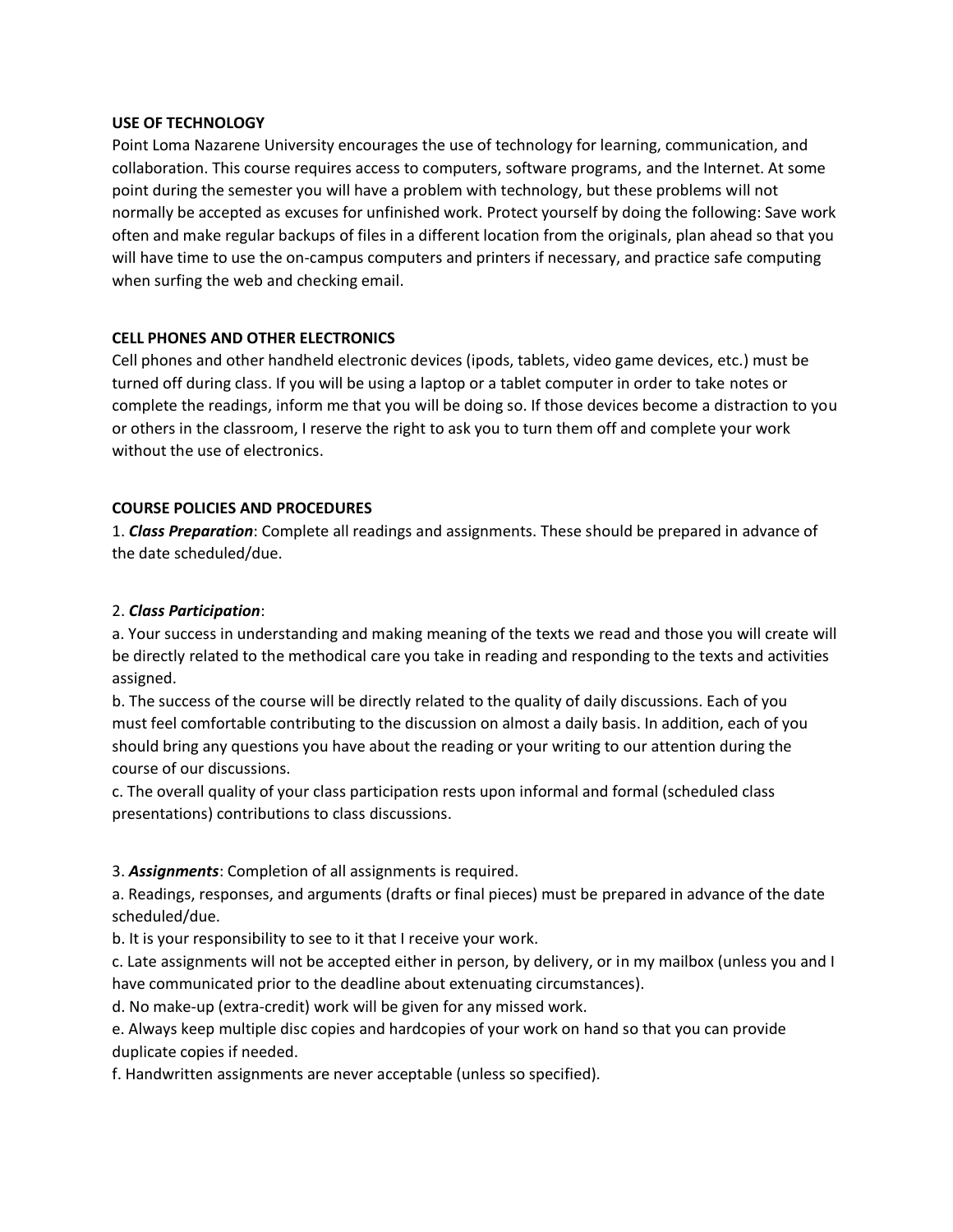g. You may be required to attend office hours with the professor if need arises.

4. *Writing*: Each student will complete a midterm exam, a final exam, three essays, and a research paper.

Students will have difficulty passing the course without completing all of these major assignments.

5. *Inclusive Language:* Since the importance of language and its use for all human beings is central to the study and appreciation of literature, it is required that all public writing and speaking for course purposes will be inclusive.

6. *The Writers' Studio:* The Writers' Studio is located in Bond Academic Center and is available for your use. Its use may be required at times. If so, please have the tutor document your visit by placing her/his signature, date and time of session on your draft. In the first week of class, you will write a diagnostic essay that, along with your SAT scores, will be used to determine placement in the Writers' Studio.

7. *The Tutorial Center:* The Tutorial Center, located in Bond Academic Center, is available for tutorial help on your arguments and your grammar/usage/mechanics quiz preparation. Please check for hours of operation. The center is closed during chapel.

8. *Email & Canvas*: You are responsible for checking your *pointloma.edu* account and *Canvas* daily for electronic messages from me (and sometimes from your classmates). You are fully accountable for all course material, announcements, communications that are distributed via email and *Canvas*; and I will send messages only to these sites.

9. *Classroom Decorum*: Appropriate academic attire is required in all class sessions: this excludes sexually suggestive or disruptive attire, whether in design or logo. In addition, cell phones, textmessaging, etc. are to be turned off and avoided during all class sessions.

10. *Extenuating Situations & Grades*: No "Incomplete" grades will be assigned unless extenuating circumstances (e.g., death in the family, automobile accidents, hospitalization) prevail. If you find yourself in such a situation, contact me immediately. You must submit, in a timely fashion, any necessary and valid documents to verify your situation (e.g., doctor's letter on letterhead, funeral service program, police report, telegram).

| <b>DATE PRESENTED</b> | <b>CLASS CONTENT</b>                     | <b>ASSIGNMENT DUE</b> |
|-----------------------|------------------------------------------|-----------------------|
| 8/29                  | Diagnostic Exam                          | None                  |
| 8/30                  | Class Introduction and Syllabus          | None                  |
| 9/1                   | Introduction to College Writing and Work |                       |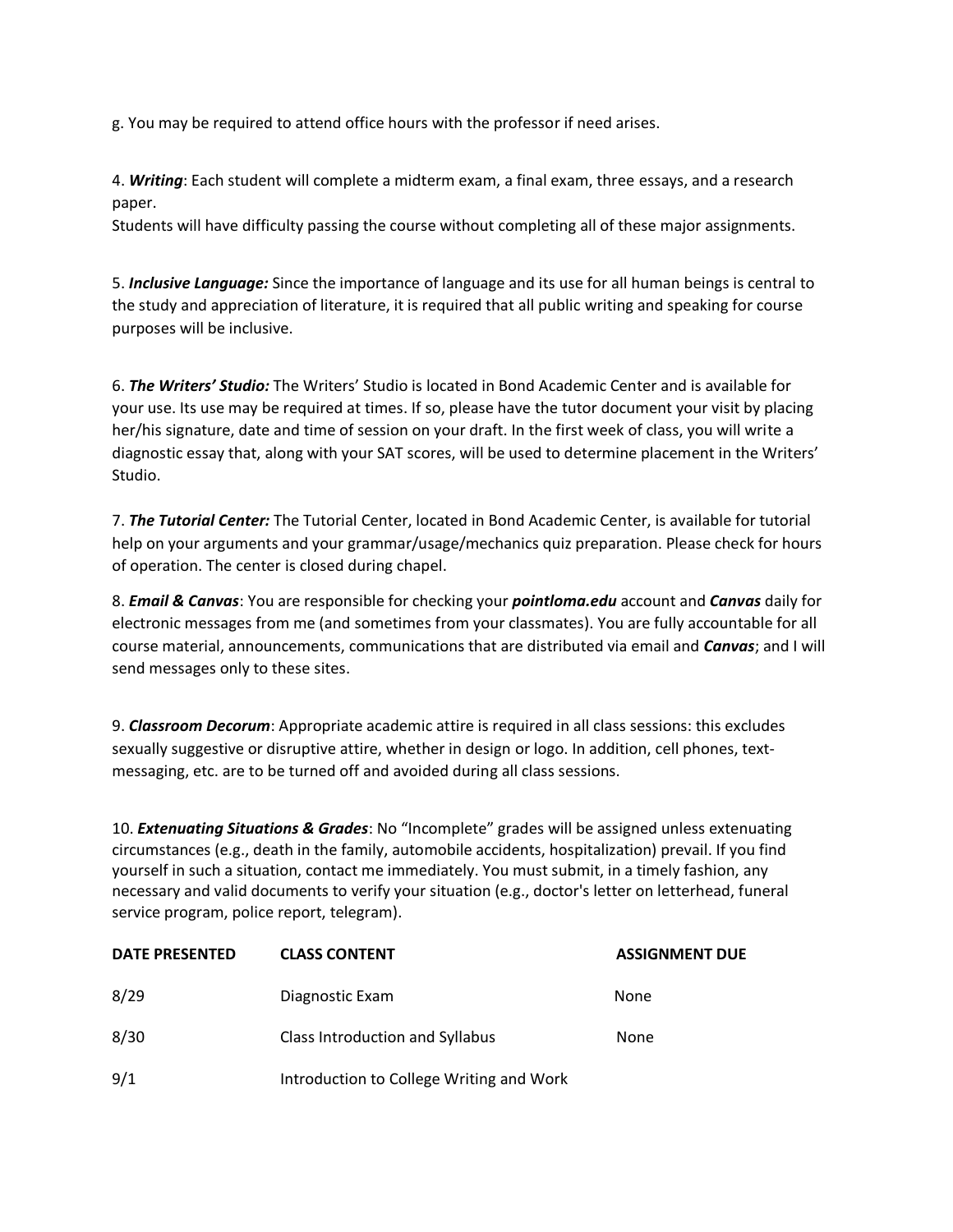|      | Narratives: Gary Soto                                                        | St. Martin's<br>Chapter 1,<br>Rereading<br>America 19-25,<br>Essay #1<br><b>Assigned</b> |  |
|------|------------------------------------------------------------------------------|------------------------------------------------------------------------------------------|--|
| 9/4  | Labor Day - No Class                                                         | None                                                                                     |  |
| 9/6  | Connecting Readings to Personal Experience:<br><b>Reich and Ehrenreich</b>   | RA 363-376,<br>399-408                                                                   |  |
| 9/8  | Planning and Drafting Essay #1:<br>Personal Narrative/Reading Response       | SM Ch. 3                                                                                 |  |
| 9/11 | Revising and Editing: Self and Peer Review                                   | SM Ch. 4 Essay<br>#1 First Draft<br><b>Due</b>                                           |  |
| 9/13 | <b>Grammatical Sentences and Revision</b><br>Workshop: Paragraph Development | SM Ch. 5 and<br>37                                                                       |  |
| 9/15 |                                                                              | Revision Workshop: Effective Language Choices SM Ch. 29-30                               |  |
| 9/18 | Synthesizing Texts: Schmidt and Cohen, and<br>Turkle                         | RA 219-252<br>Essay #2<br><b>Assigned</b>                                                |  |
| 9/20 | Analyzing Arguments: Penny                                                   | RA 253-269                                                                               |  |
| 9/22 | Subject Verb Agreement and Analyzing<br>Arguments: Boyd                      | SM Ch. 40, RA<br>303-321, Essay<br>#1 Final Due                                          |  |
| 9/25 | Develop Ideas for Essay 2                                                    | SM Ch. 8                                                                                 |  |
| 9/27 | Peer review and Discussion of Essay #2                                       | <b>Essay #2 First Draft Due</b>                                                          |  |
| 9/29 | Run-Ons and Sentence Fragments, Revision<br>Workshop                         | SM Ch. 46-47                                                                             |  |
| 10/2 | Shifts and Parallelism, Revision Workshop                                    | SM Ch. 44-45                                                                             |  |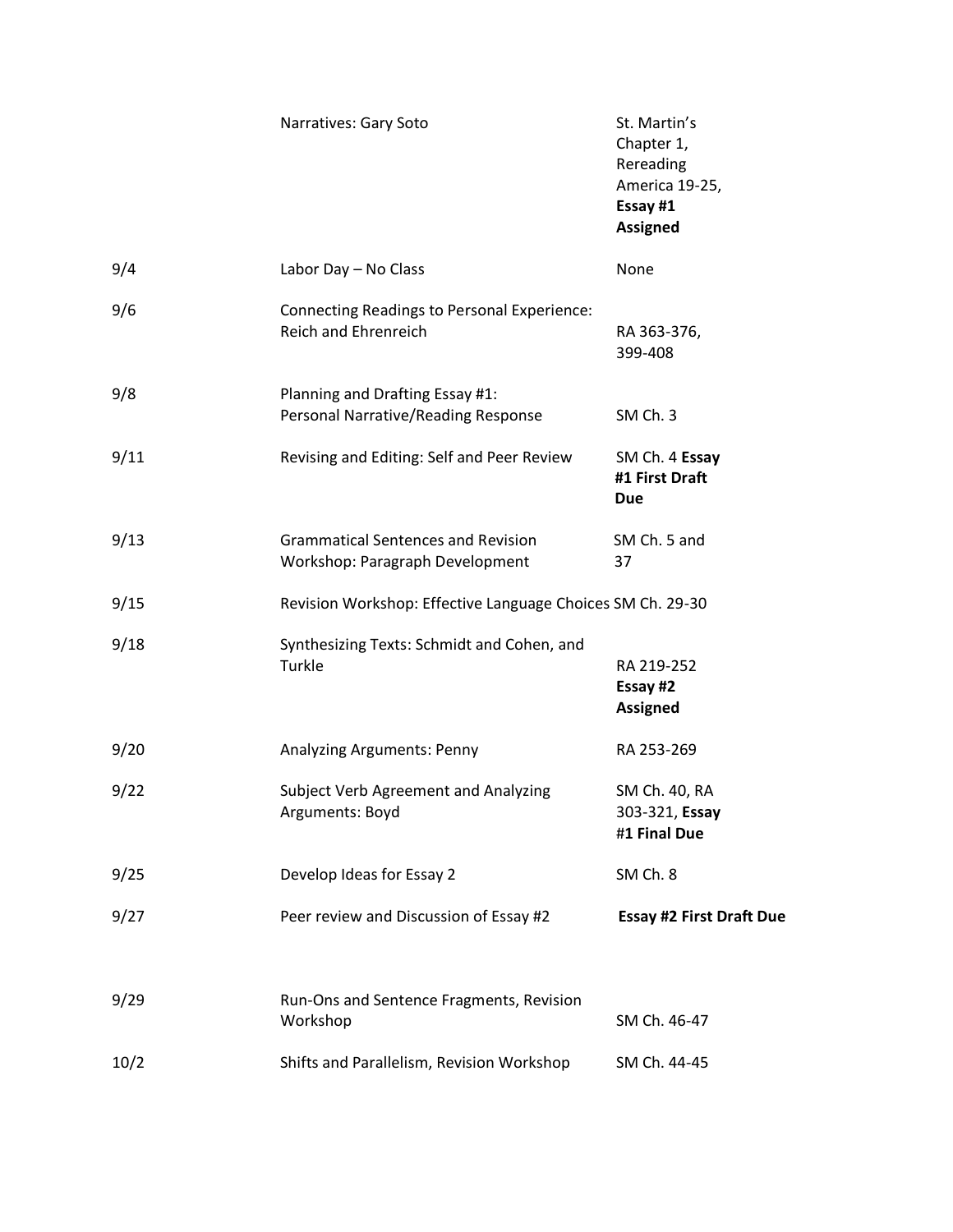| 10/4  | Midterm Review Study Sheet                                                          |                                                            |
|-------|-------------------------------------------------------------------------------------|------------------------------------------------------------|
| 10/6  | <b>Grammar Midterm Study!</b>                                                       |                                                            |
| 10/9  | Commas, Research Topics, and Peer Review                                            | <b>SM TBD</b>                                              |
| 10/11 | <b>Starting a Research Project</b>                                                  | SM Ch. 10-11,<br><b>Essay #2 Final</b><br><b>Draft Due</b> |
| 10/13 | Library Day                                                                         | Research Topic Due                                         |
| 10/16 | <b>Research Topic Discussion</b>                                                    | <b>Share Research Topics</b>                               |
| 10/18 | Library Day                                                                         | Work on Library Assignment                                 |
| 10/20 | Fall Break - No Class None                                                          |                                                            |
| 10/23 | <b>Evaluating and Using Sources</b>                                                 | SM Ch. 12-13, 32, Research<br><b>Proposal Due</b>          |
| 10/25 | Semi-Colons, End Punctuation, Acknowledging<br>Sources                              | SM 14, 55-56                                               |
| 10/27 | Research Work Day: Outlines and Note Cards                                          | <b>Bring Sources</b>                                       |
| 10/30 | Modifiers and Devil's Advocate                                                      | SM 48-49, Outline Due                                      |
| 11/1  | Research Work Day, Capital's Abbreviations,<br>and Numbers                          | SM 60 Cards Due-61, Note                                   |
| 11/3  | <b>Student Conferences</b>                                                          | Come prepared to conference                                |
| 11/6  | Library Day                                                                         | <b>Research Rough Draft Due</b>                            |
| 11/8  | <b>Student Conferences</b>                                                          | Come prepared to conference                                |
| 11/10 | Peer Review and Finish Conferences                                                  | <b>Bring drafts</b>                                        |
| 11/13 | Research Work Day: Integrating Devil's Advocate, Apostrophes<br>and Quotation Marks |                                                            |
| 11/15 | <b>Research Presentations</b>                                                       | <b>Presentation Outline Due</b>                            |
| 11/17 | <b>Research Presentations</b>                                                       | <b>Presentation Outline Due</b>                            |
| 11/20 | <b>Research Presentations</b>                                                       | Presentation Outline Due,                                  |